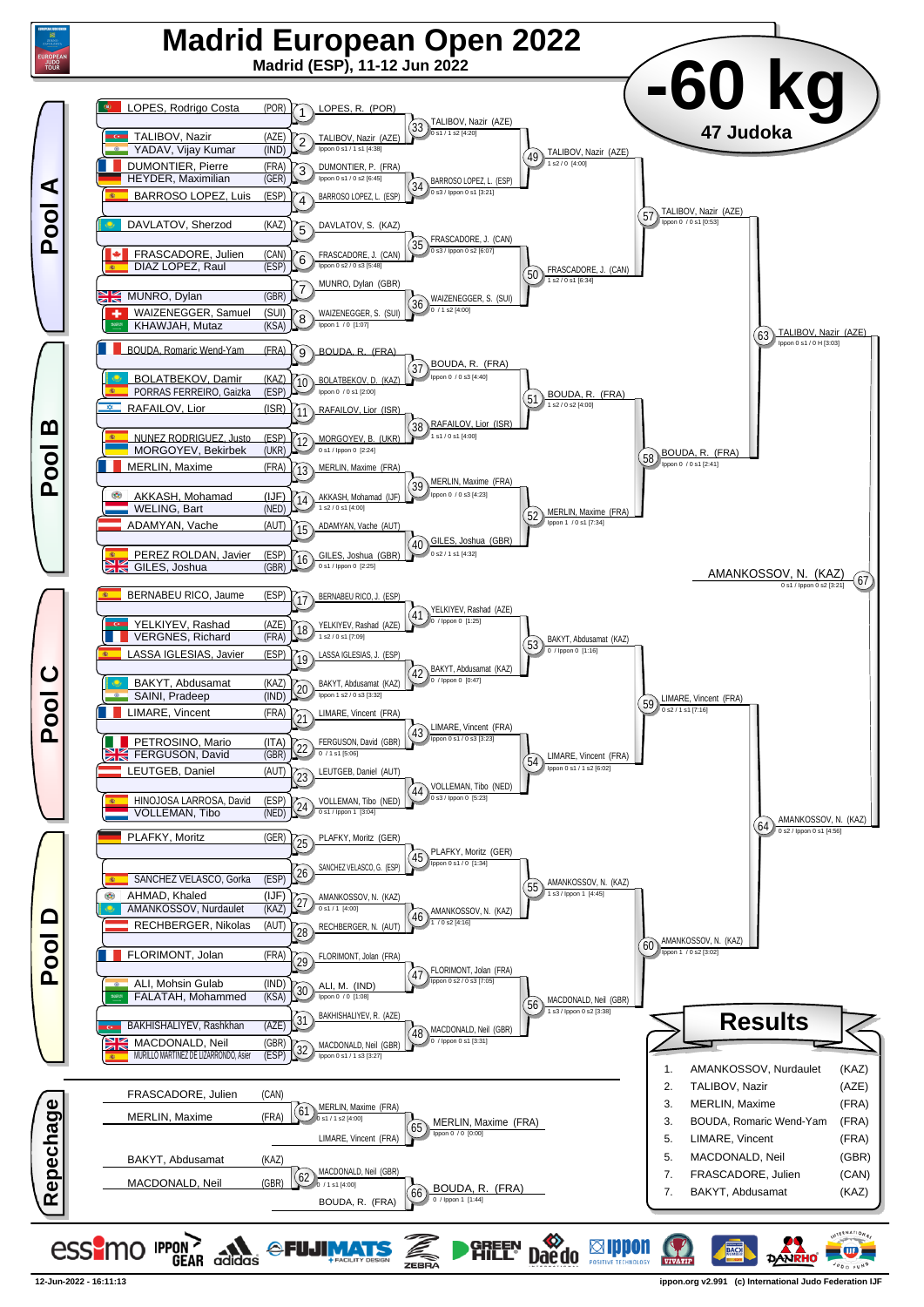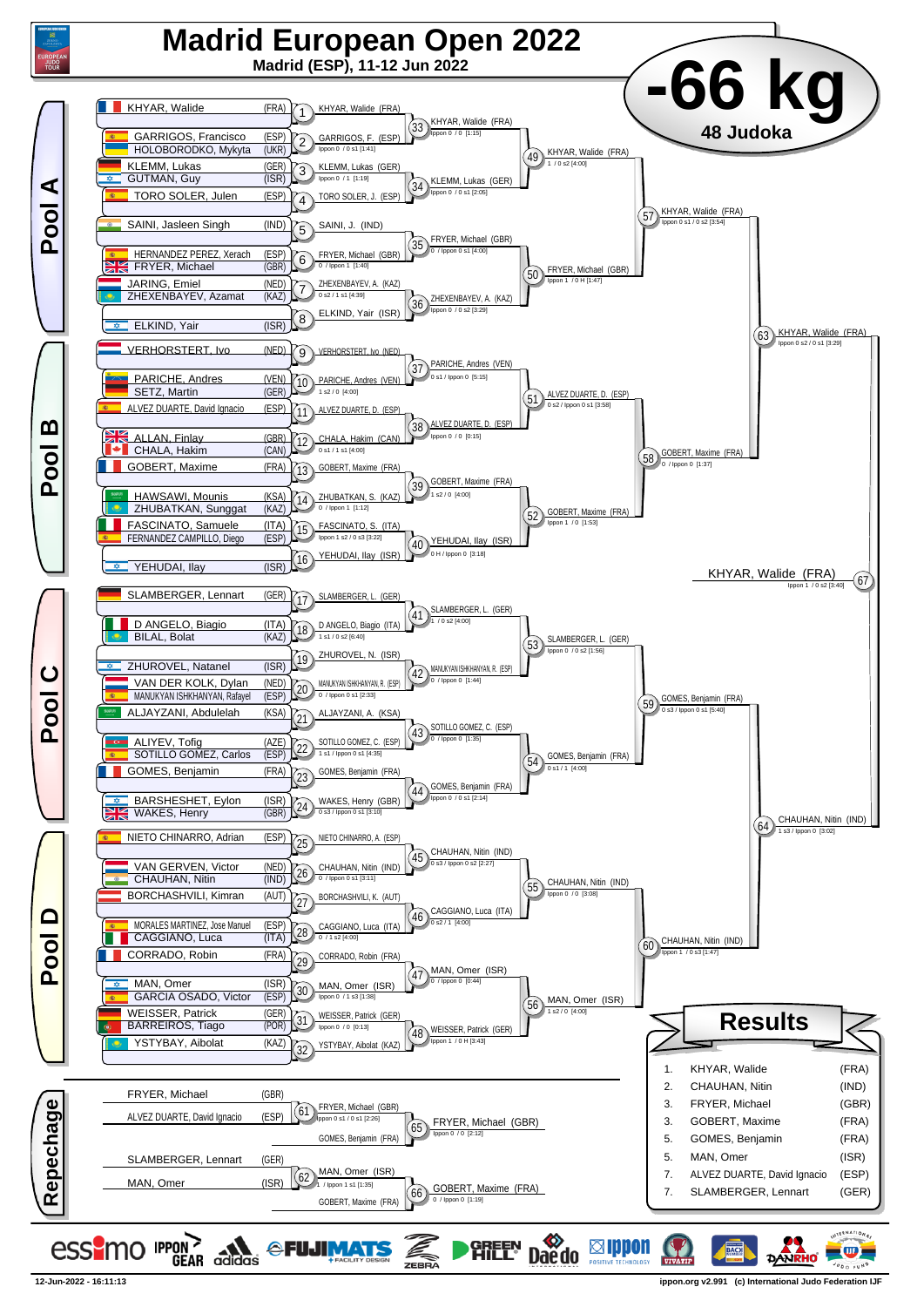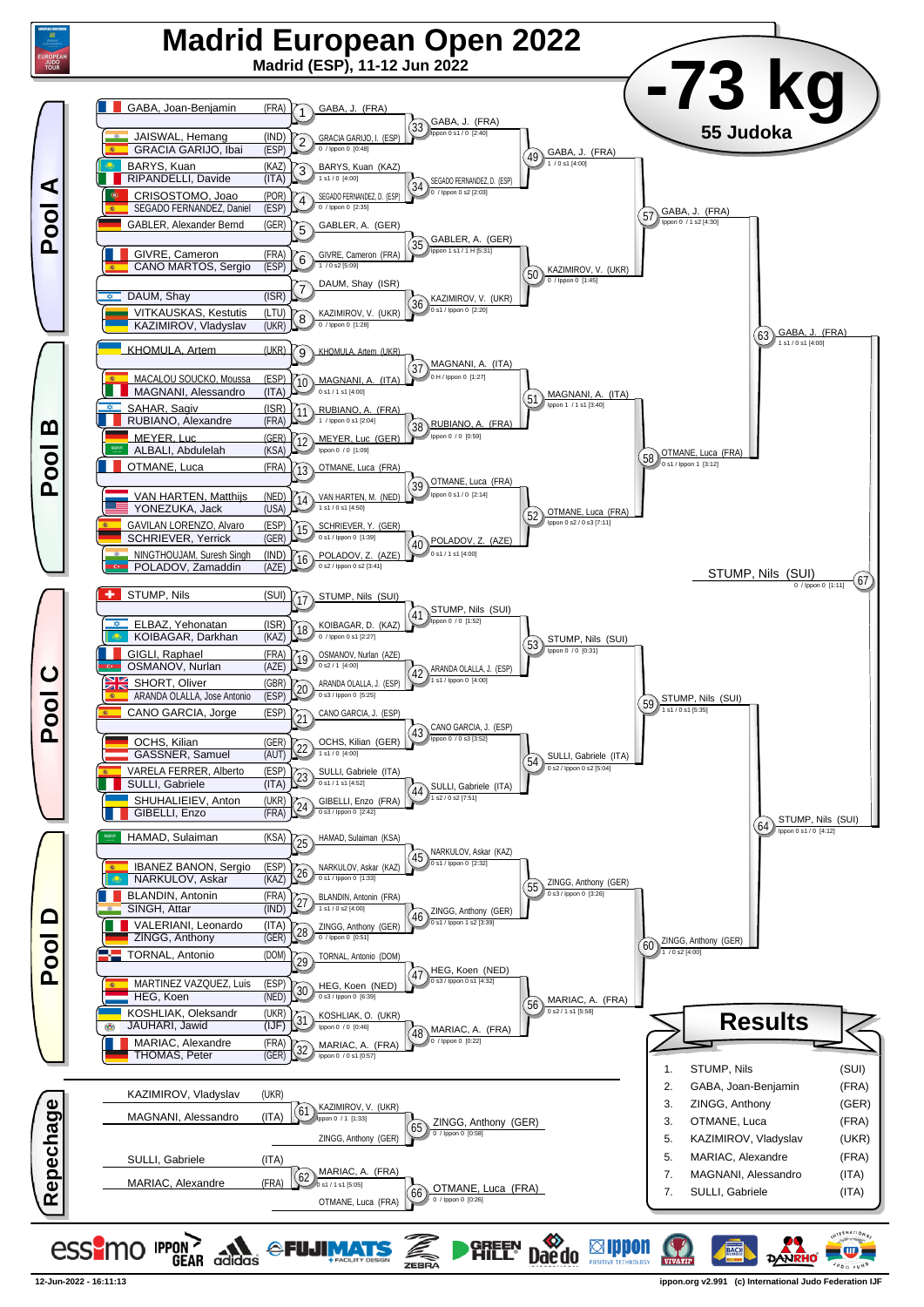

**12-Jun-2022 - 16:11:14 ippon.org v2.991 (c) International Judo Federation IJF**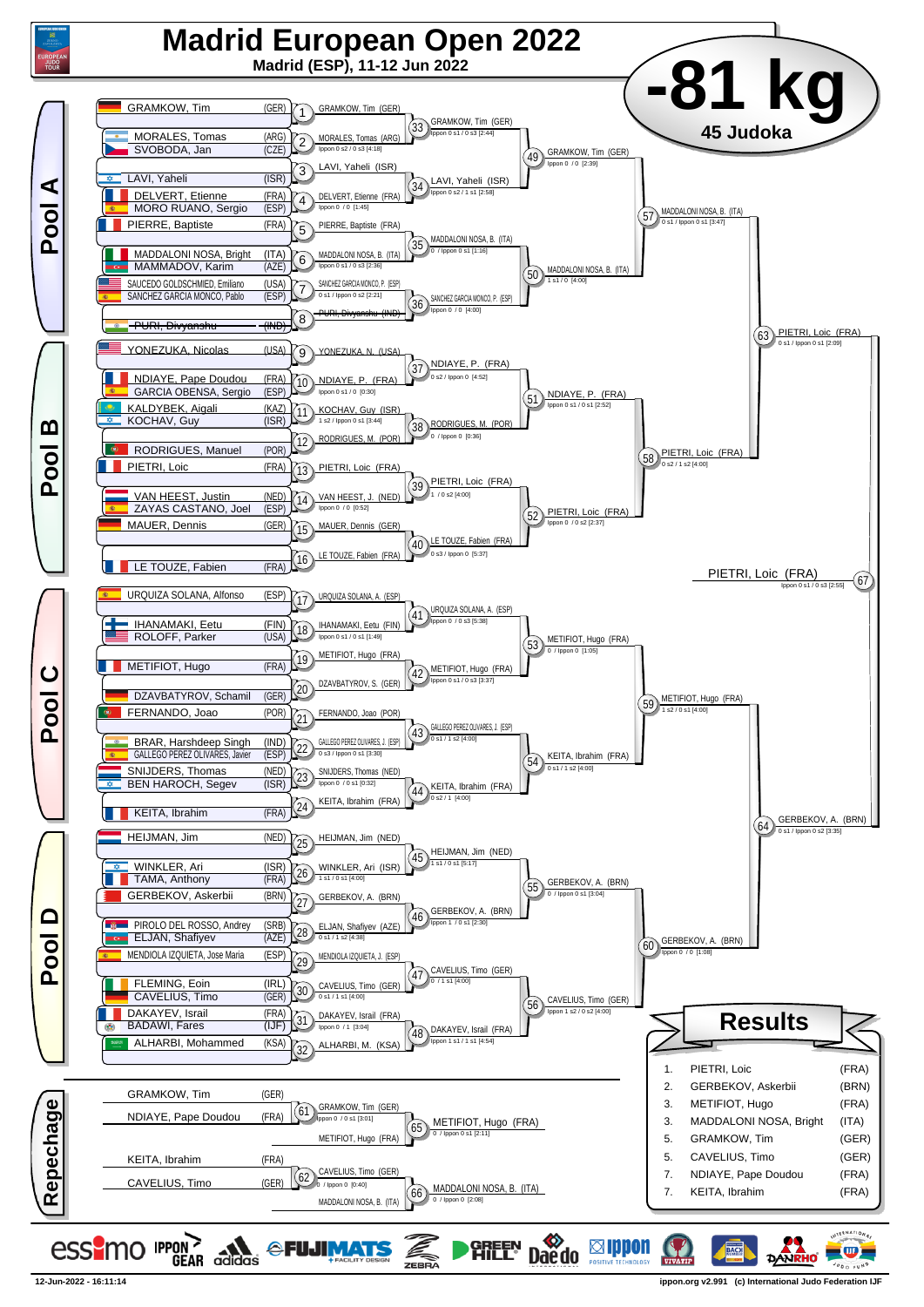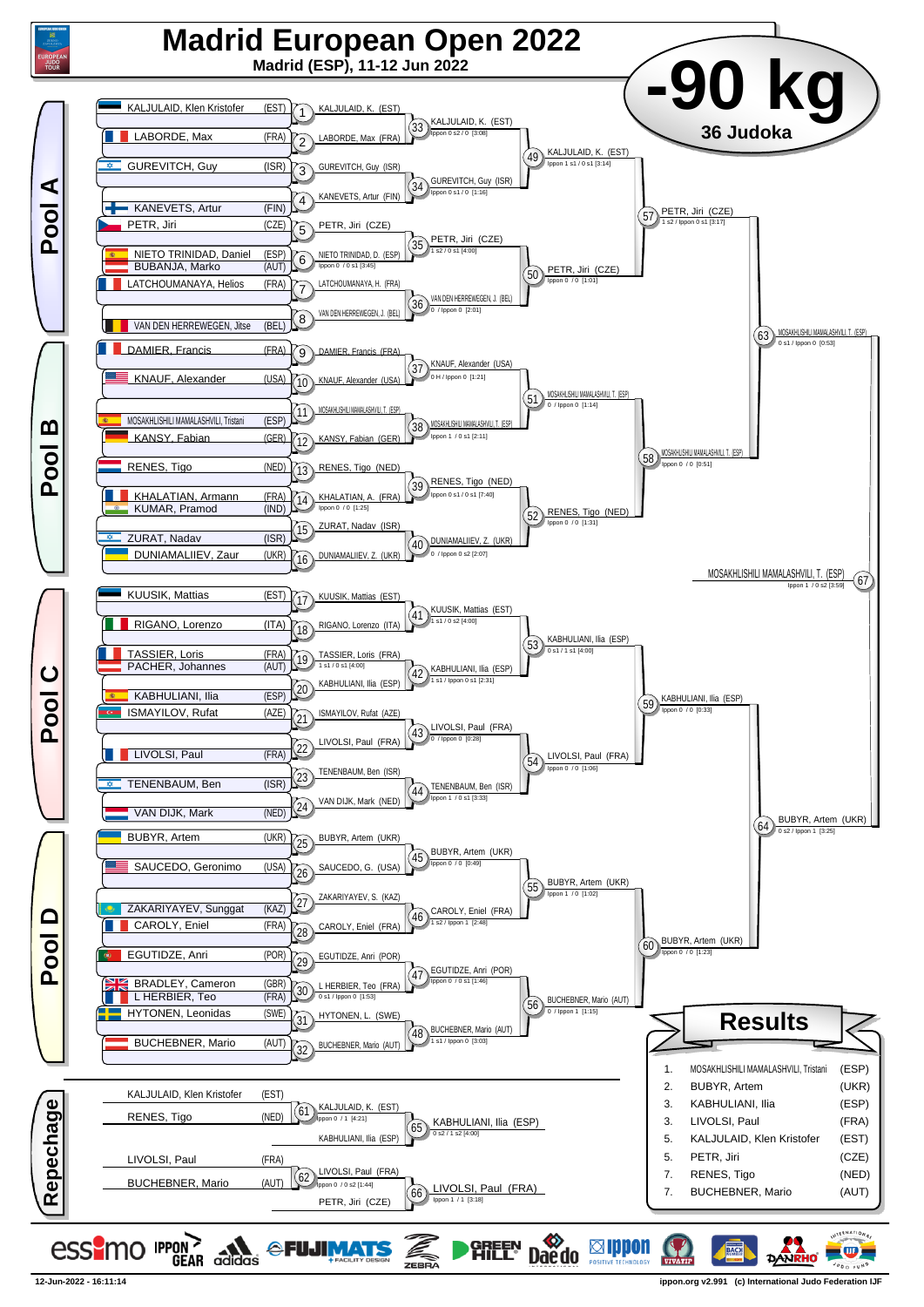

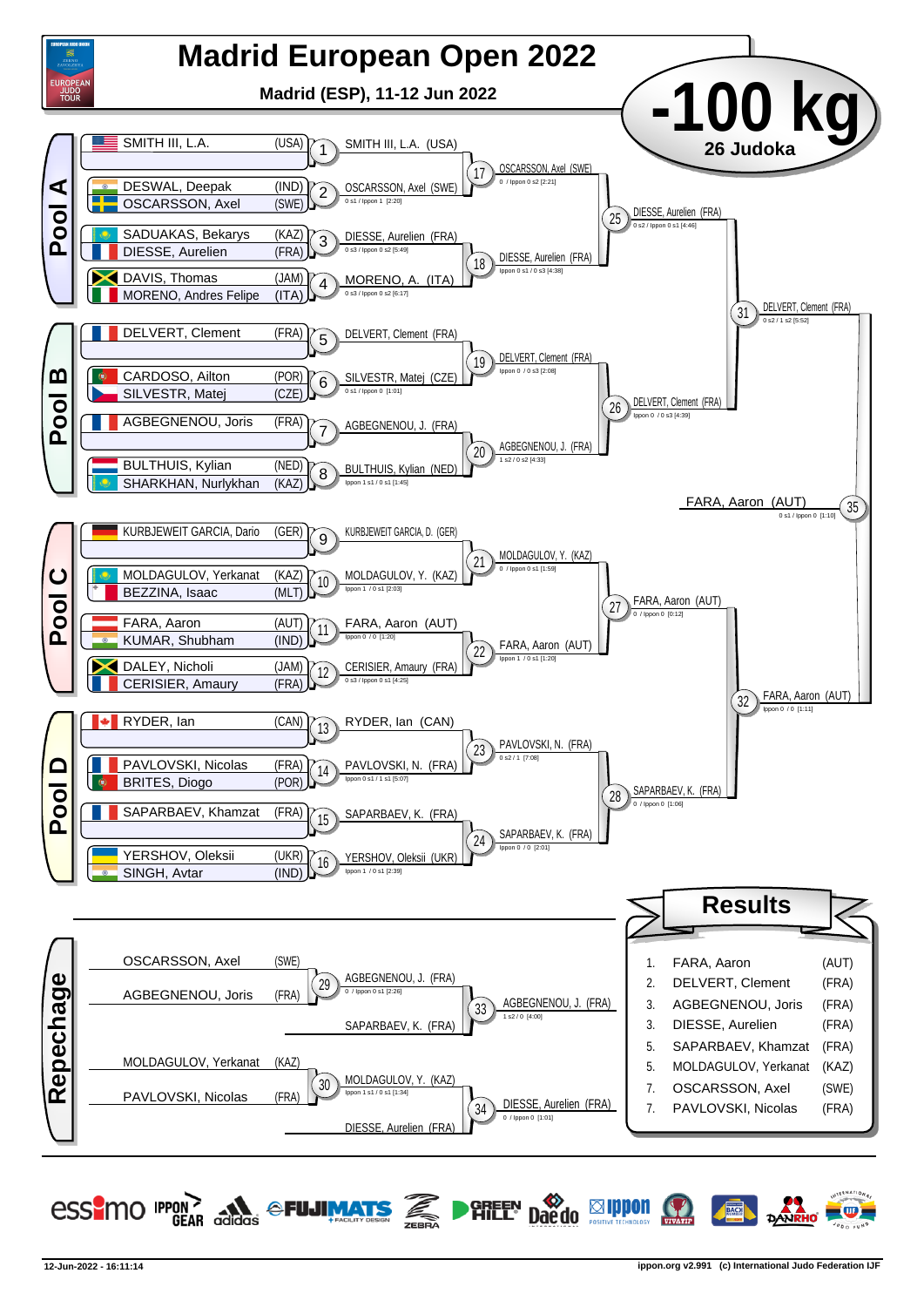

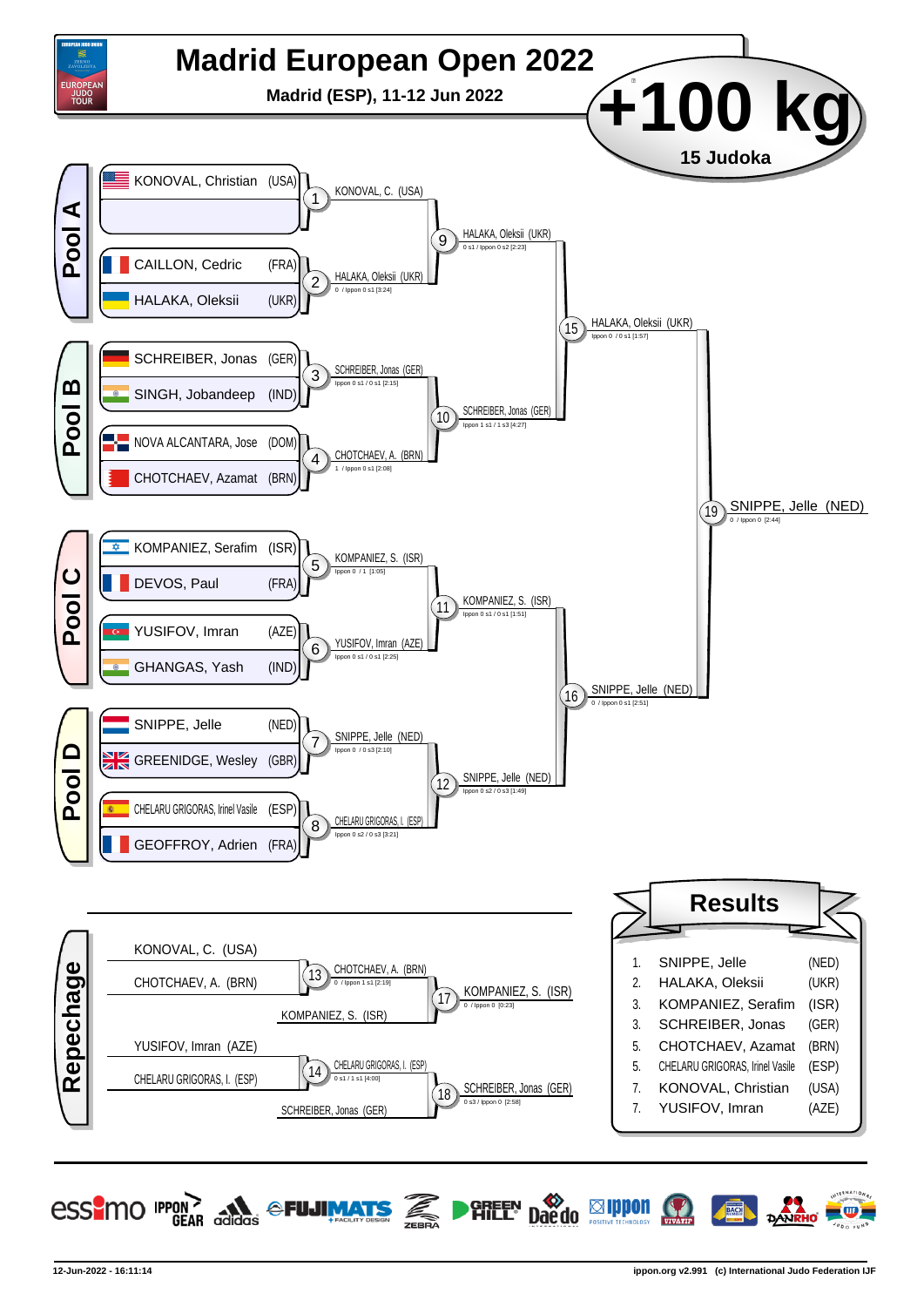

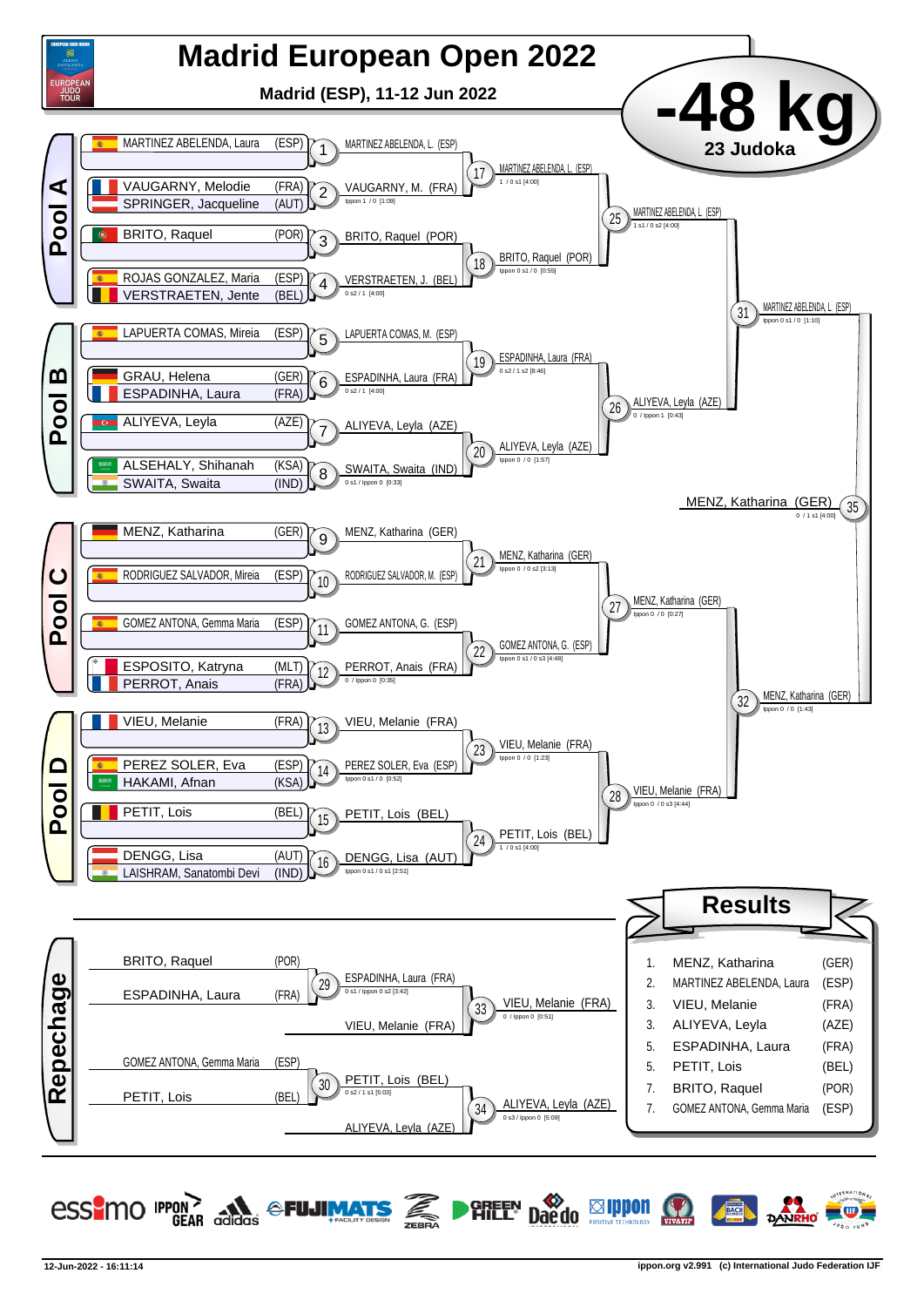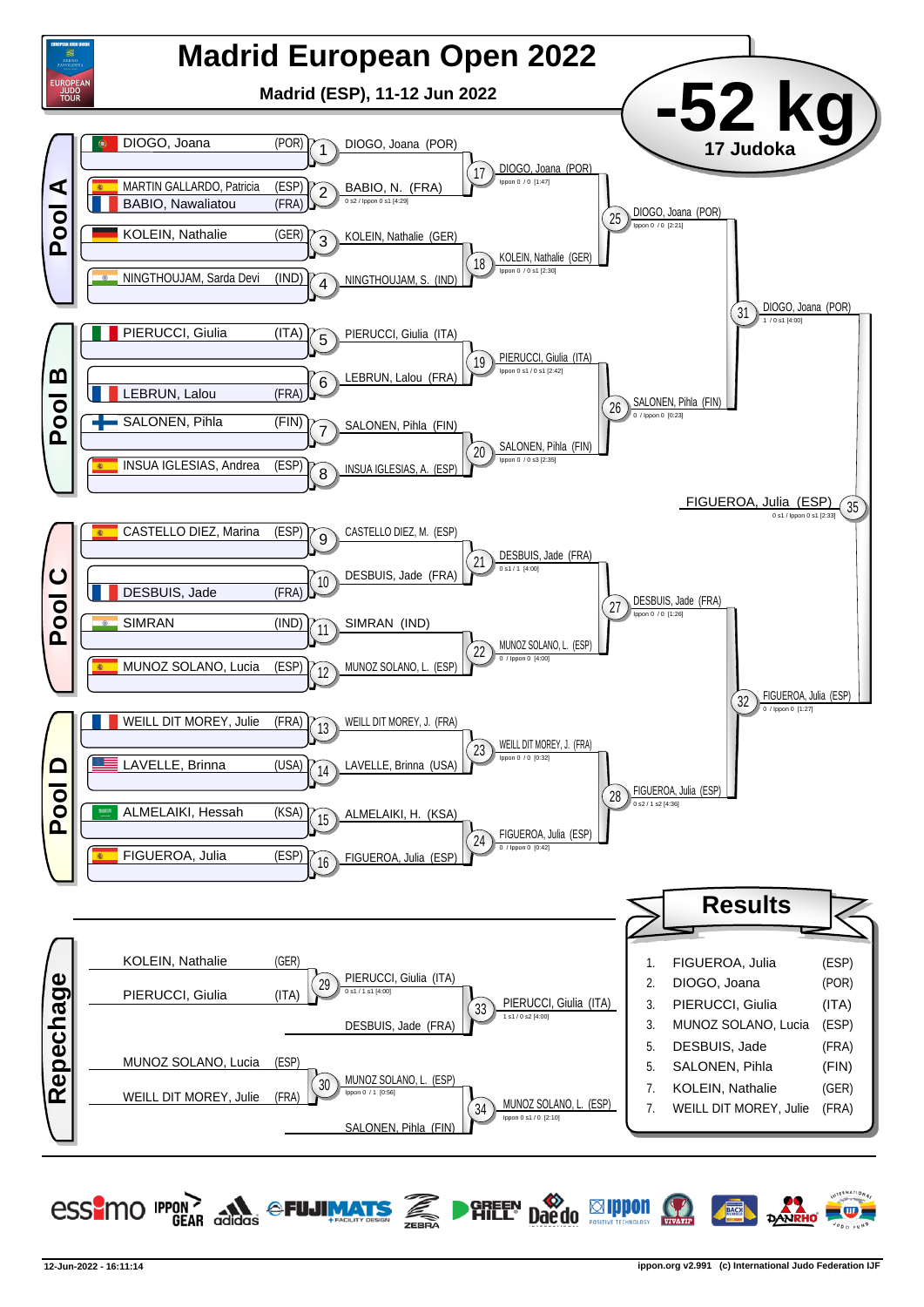

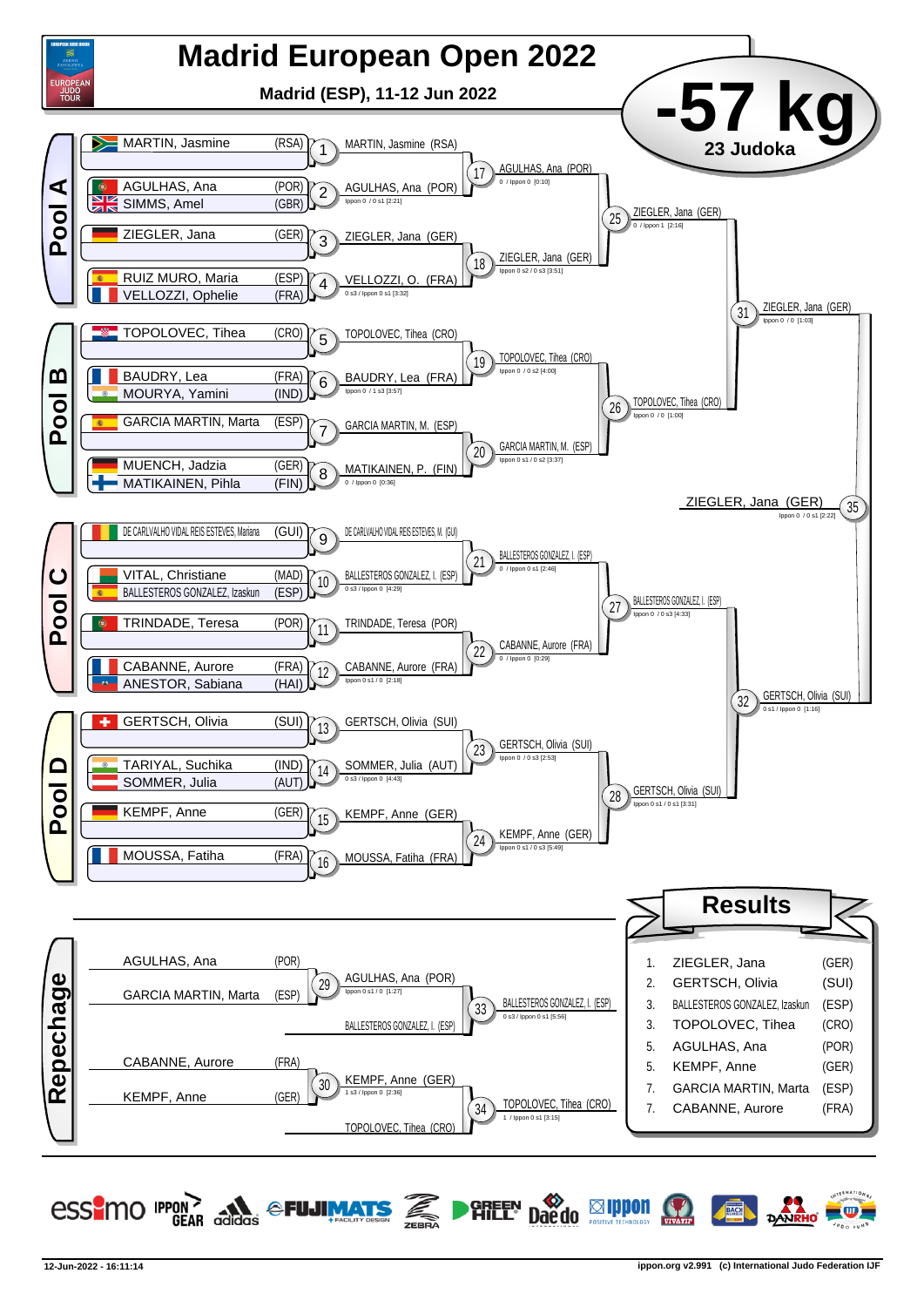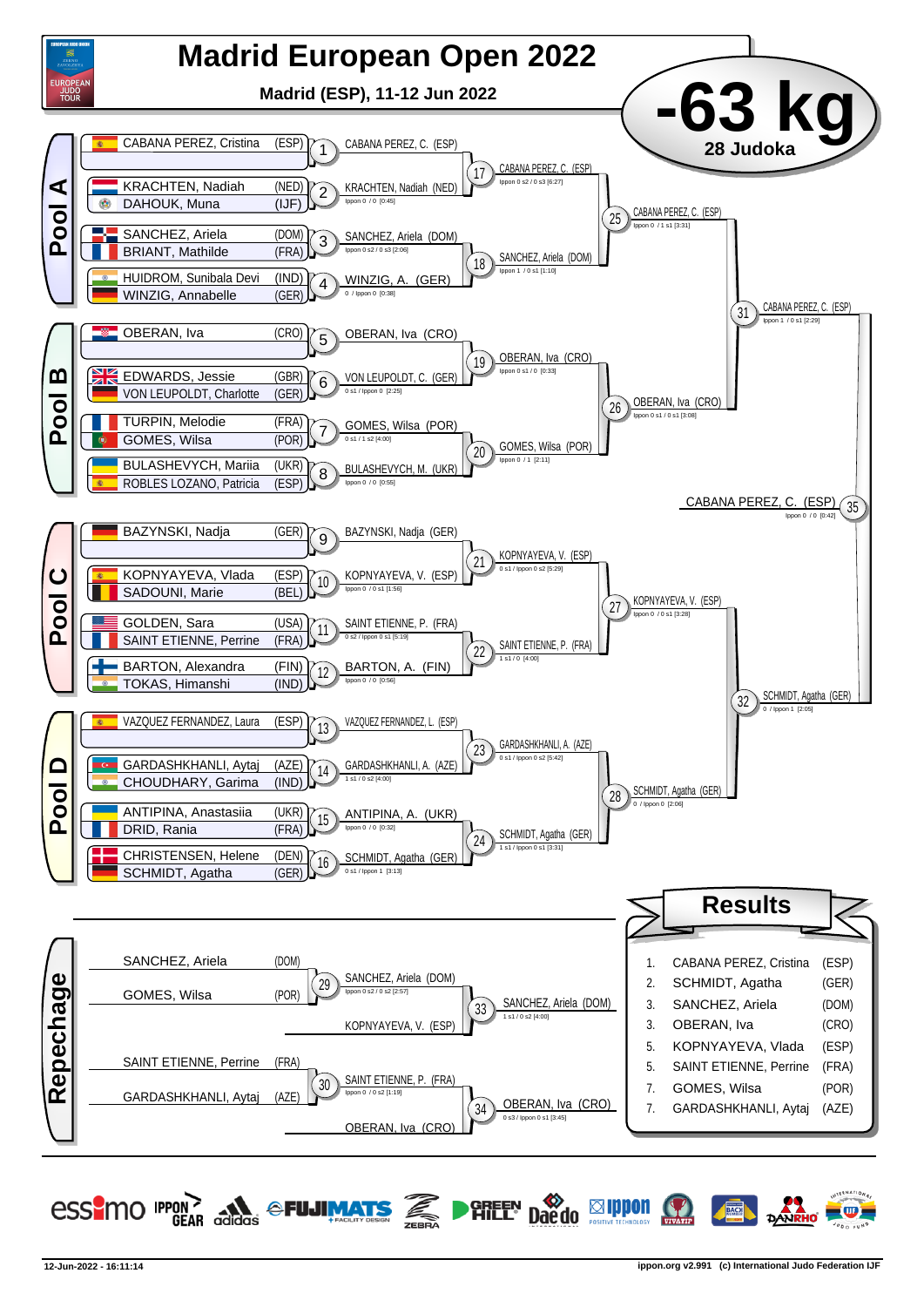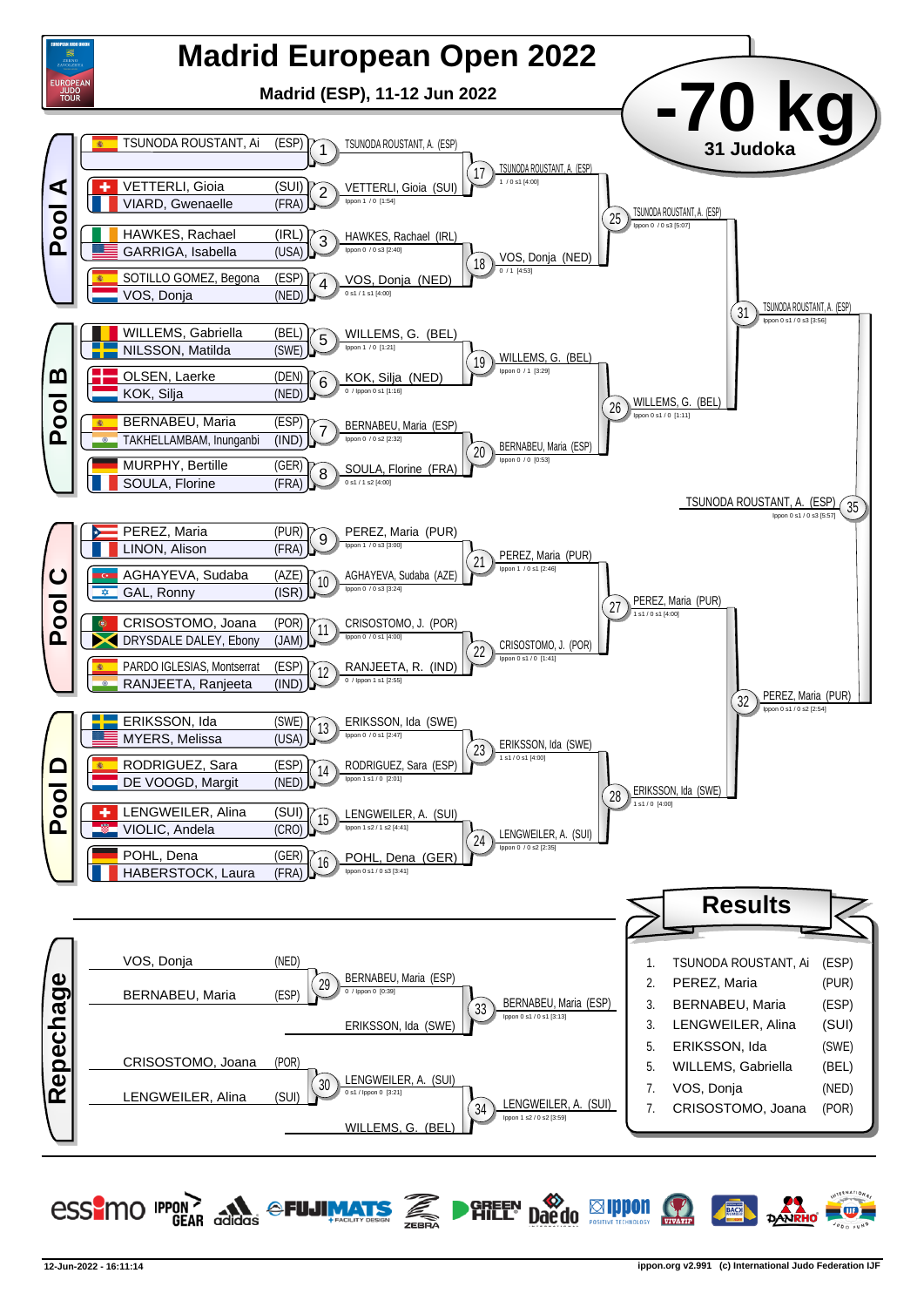